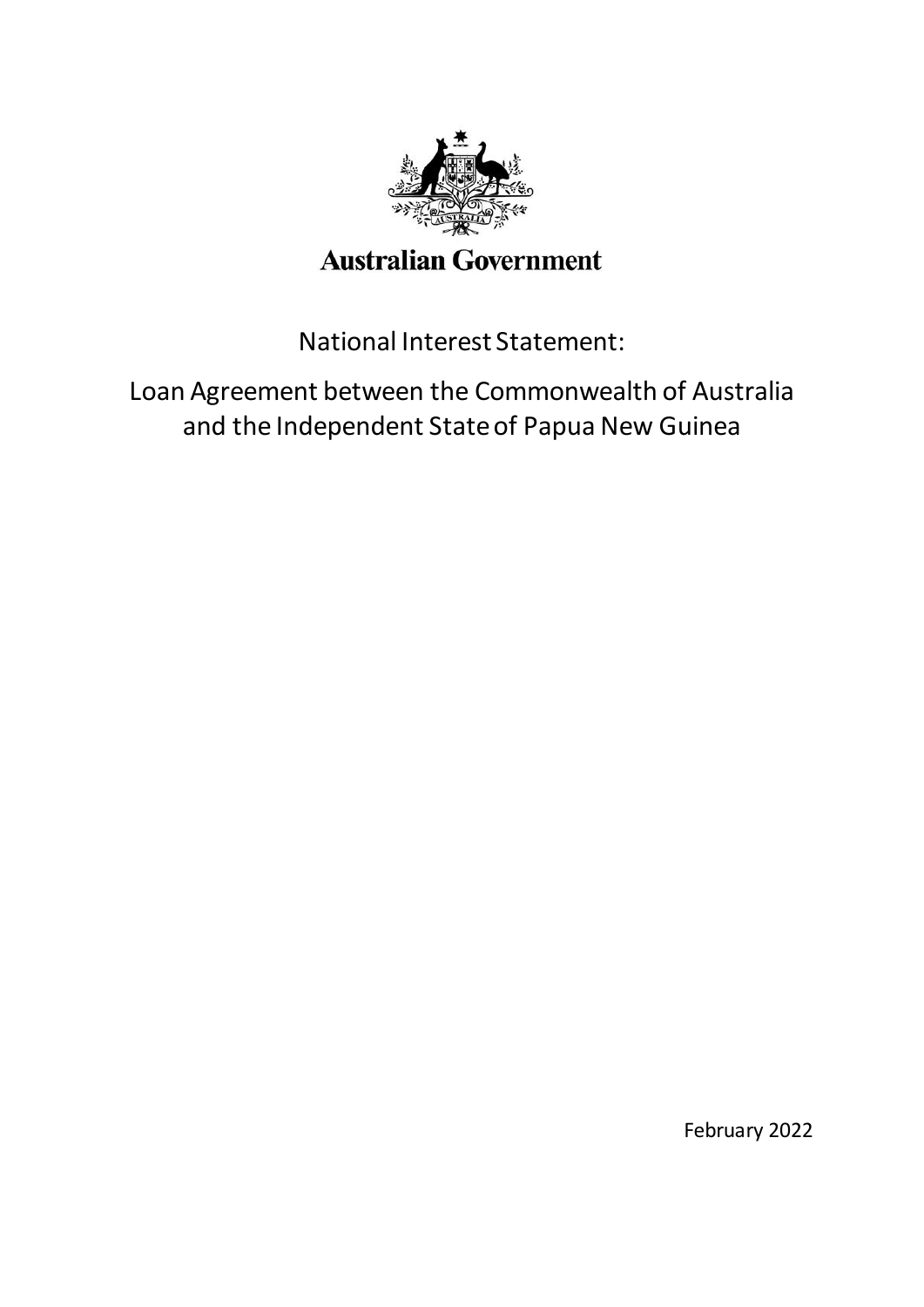## **NATIONAL INTEREST STATEMENT**

#### **Loan Agreement between the Australian Government and the Independent State of Papua New Guinea**

#### **Summary**

This National Interest Statement (Statement) relates to the loan agreement between Australia and the Independent State of Papua New Guinea (PNG) for A\$650 million. This Statement is being tabled pursuant to the requirements of sections 8D-8E of the *International Monetary Agreements Act 1947* (IMAAct).

This loan is provided in response to a request from the PNG Prime Minister, Mr James Marape, by letter on 20 September 2021. In his letter, PM Marape thanked Australia for support during the COVID outbreak and noted that further support is crucial to enable the PNG Government to meet required expenditures in their 2021 Budget including on the health and economic response to the pandemic.

Australia's positive response to the PNG request is based on the importance the Government attaches to the bilateral relationship with PNG. As the 2017 Foreign Policy White Paper noted, PNG's "security and stability is a fundamental Australian strategic interest". The loan builds on the previous budget support loan Australia provided in 2020. This loan represents Australia's continued support to our close neighbour under the Comprehensive Strategic and Economic Partnership Australia has with PNG.

On 10 December 2021, Australia entered into a loan agreement with PNG to provide support to PNG to meet its 2021 budget financing shortfall, help it respond to the ongoing economic impact of the COVID-19 pandemic, and continue progress oneconomic reforms under the second International Monetary Fund (IMF) Staff-Monitored Program (SMP).

PNG has experienced significant economic challenges which has led to an increased financing need in their 2021 budget. PNG's 2021 MYEFO reported a significant reduction in real GDP growth, caused by ongoing impacts from COVID-19 and disruption to economic activity, particularly in the resources sector. The damage to PNG's economy has also impaired the country's fiscal position with its MYEFO reporting a 2021 deficit of US\$1.87 billion (A\$2.6 billion) or 7.2 per cent of GDP.

The loan is provided at the Australian Government's cost of borrowing plus a fee and involves no cost to the Australian taxpayer.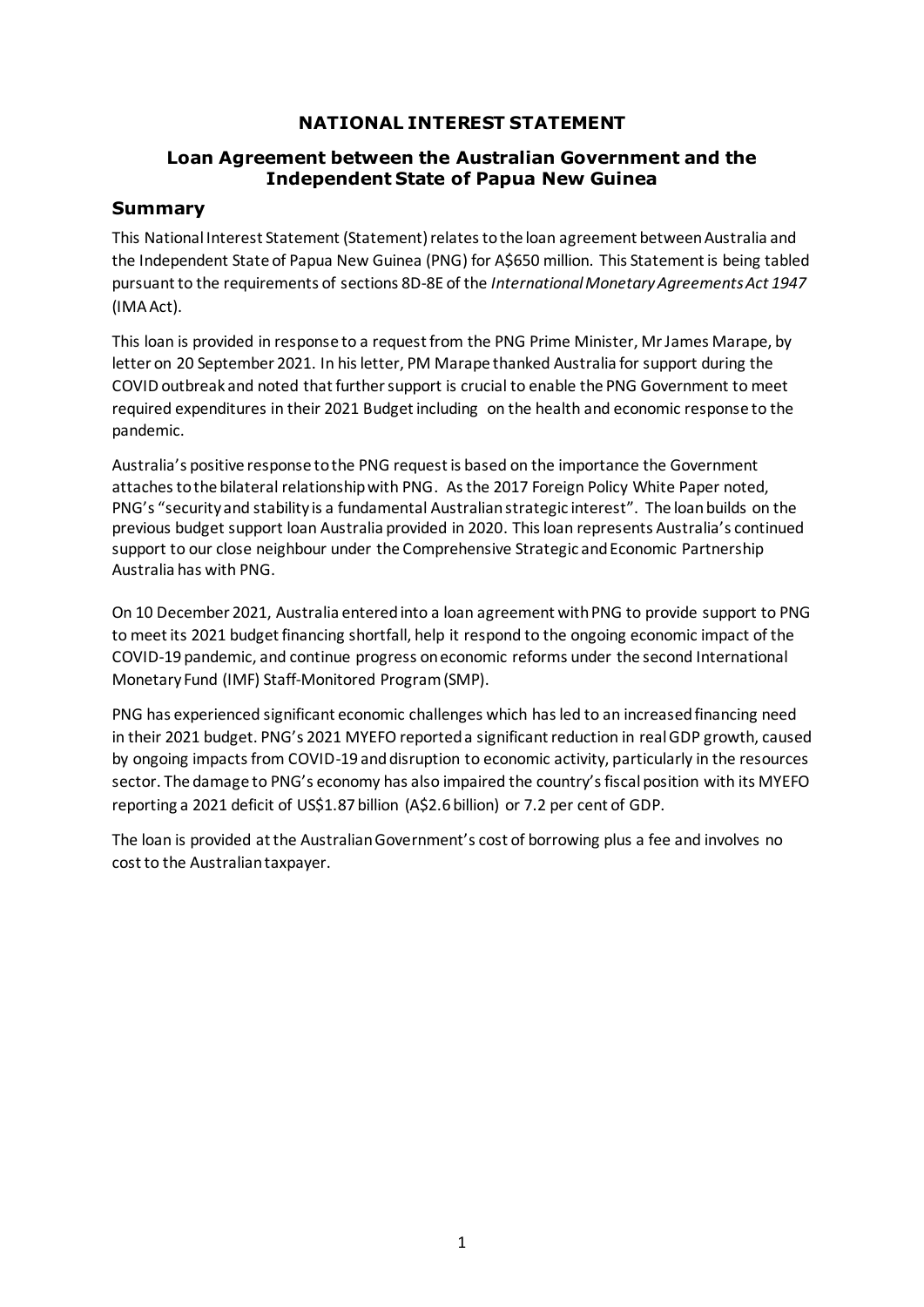# **Legislative requirements**

The IMA Act (section 8C(1)) provides that Australia may enter into an agreement for a loan to another country where the loan provides financial assistance in support of an IMF program to another country and if the Treasurer is satisfied that at least one other government or organisation has, or will be, providing similar assistance.

PNG is currently undertaking an IMF program through its participation in an IMF SMP. Following a request from PNG for an IMF supported program, on 21 December 2021 the IMF approved a 6-month SMP that continues until mid-2022. The SMP provides PNG with an opportunity to continue establishing a track record of implementing reforms, providing the basis for a future IMF financiallysupported program. PNG's reforms include fiscal consolidation, expansion of revenues, containing operating expenditure and reform of State-Owned Enterprises.

In addition to the technical support PNG is getting through the IMF SMP, the New Zealand Government has committed to provide financial support which supports PNG's economic resilience and aligns with PNG's reform agenda (including the IMF SMP). New Zealand will provide grant funding of USD3 million to PNG's Treasury.

This Statement is tabled pursuant to the requirements of sections 8D-8E of the IMA Act. The IMA Act requires the Treasurer to table a Statement as soon as practicable after entering into such an agreement. The Statement should include a description, in as much detail as practicable, of the nature and terms of the agreement; and the reasons why the agreement is in Australia's national interest, having regard, in particular, to foreign policy, trade and economic interests.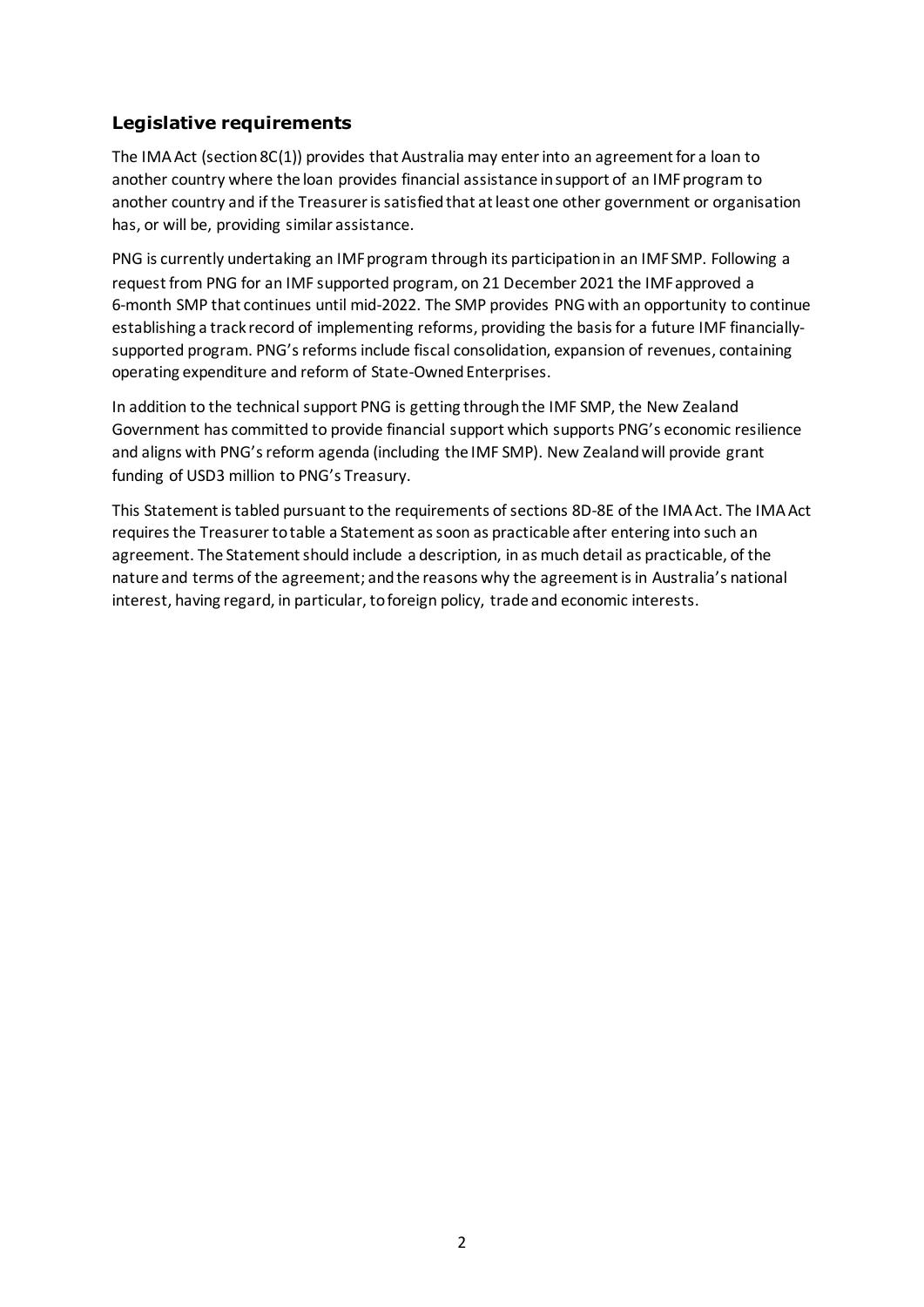## **National Interest Assessment**

Australia and PNG are sovereign partners who share unique and enduring connections that span decades, and our special relationship is underpinned by a shared history, geographic proximity, common interests and cooperation across all spheres. As the 2017 Foreign Policy White Paper states, PNG's "security and stability is a fundamental Australian strategic interest". It is in Australia's interests to have an economically stable partner with sustainable fiscal management. Assisting PNG to recover from the impacts of the COVID-19 pandemic and working with them to continue to build long term fiscal security helps generate regional stability. These considerations are core to Australia's decision to approve the loan.

The loan will make a significant contribution towards PNG's financing gap in 2021. It will also provide PNG with the ability to continue its economic reform agenda including through the assistance from multilateral development institutions, in particular the IMF SMP.

In 2020 Australia provided support to PNG, responding to a request from PNG for financial assistance to tackle serious fiscal shortfall and cash flow issues, worsened by low commodity revenue and COVID-19 impacts. As the effects from COVID have dragged on, PNG continues to have significant economic vulnerabilities, exacerbated by the pressures of the pandemic. It is in Australia's interests toassist the Government of PNG to continue delivering core government services such as healthcare and education, and to support PNG's economic reform agenda.

Providing this loan in support of a fiscal reform effort, led by the IMF through its Staff-Monitored Program, will continue to strengthen our bilateral relationship underpinned by the [Comprehensive](https://www.dfat.gov.au/geo/papua-new-guinea/papua-new-guinea-australia-comprehensive-strategic-and-economic-partnership)  [Strategic and Economic Partnership](https://www.dfat.gov.au/geo/papua-new-guinea/papua-new-guinea-australia-comprehensive-strategic-and-economic-partnership) of 2020. The CSEP provides an enduring and overarching framework for deepening bilateral cooperation across security, trade and investment, governance, development cooperation, health, education, gender equality, climate change, people-to-people and institutional links, underpinned by a commitment to achieving concrete outcomes by 2030.